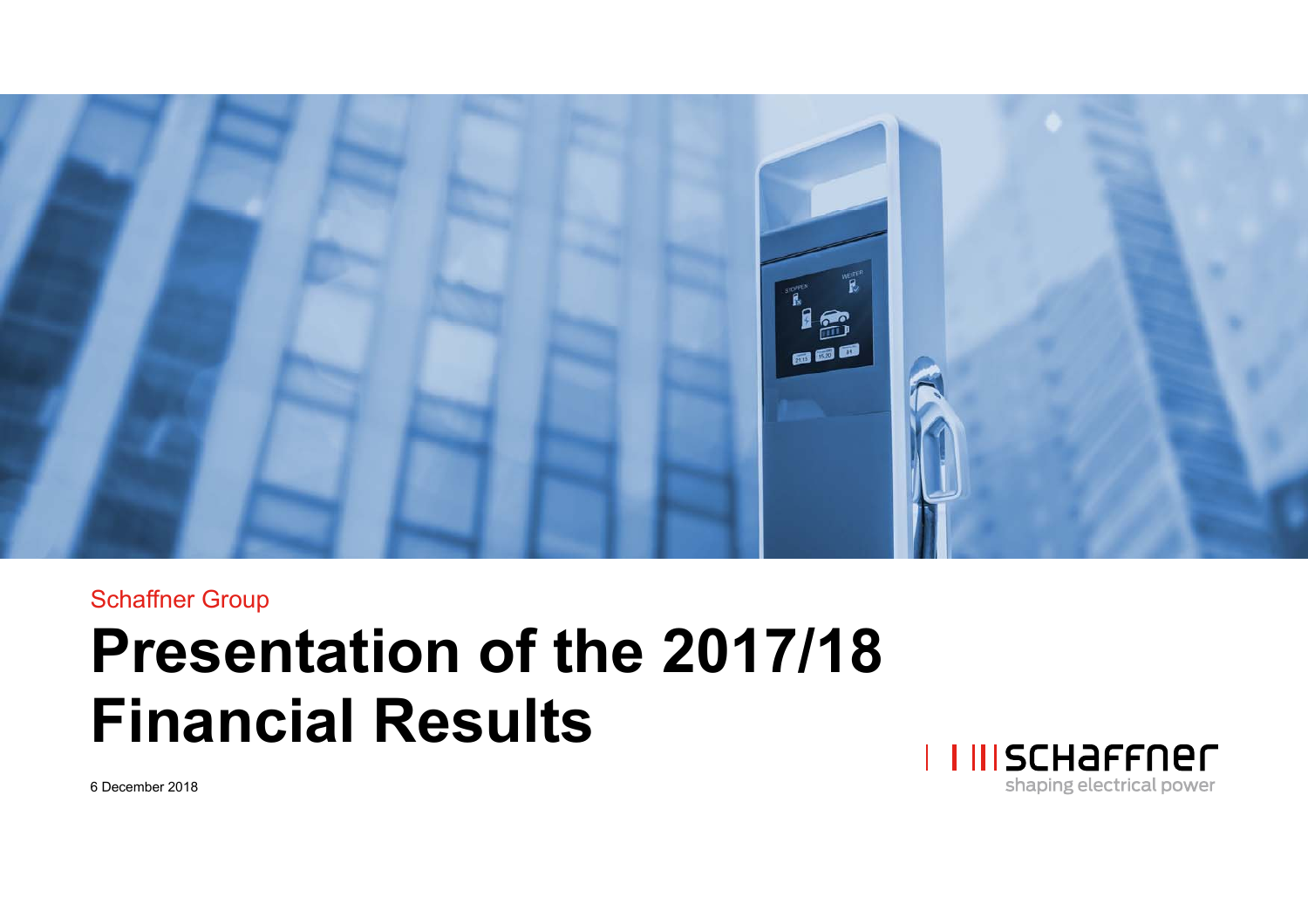This communication contains statements that constitute "forward-looking statements", including, but not limited to, statements relating to the implementation of strategic initiatives, and other statements relating to our future business development and economic performance.

While these forward-looking statements represent our judgments and future expectations concerning the development of our business, a number of risks, uncertainties and other important factors could cause actual developments and results to differ materially from our expectations.

These factors include, but are not limited to, (1) general market, macro-economic, governmental and regulatory trends, (2) movements in currency exchange rates and interest rates, (3) competitive pressures, (4) technological developments, (5) changes in the financial position or credit worthiness of our customers, and counterparties and developments in the markets in which they operate, (6) legislative developments, (7) management changes and changes to our Business structure and (8) other key factors that we have indicated could adversely affect our business and financial performance which are contained in other parts of this document and in our past and future filings and reports, including those filed with the SIX Swiss Exchange.

More detailed information about those factors is set forth elsewhere in this document and in documents furnished by Schaffner Group, including Schaffner Holding's Annual Report for the year ended 30 September 2018 Schaffner Group is not under any obligation to (and expressly disclaims any such obligations to) update or alter its forward-looking statements whether as a result of new information, future events, or otherwise.

**2** 6 December 2018 | © Schaffner Group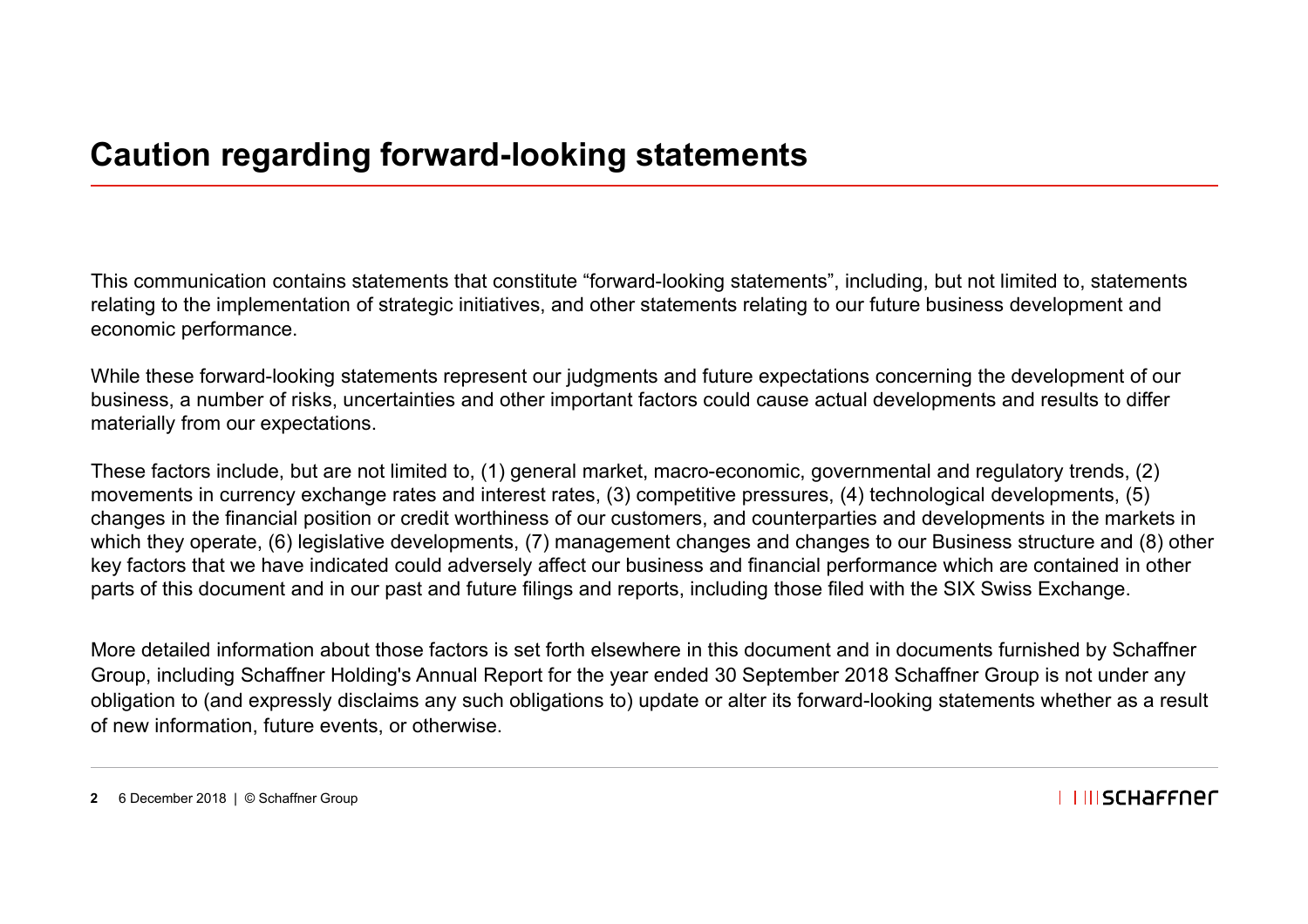| <b>Summary</b>         | Marc Aeschlimann |  |
|------------------------|------------------|--|
| <b>Business review</b> | Marc Aeschlimann |  |
| <b>Financials</b>      | Kurt Ledermann   |  |
| <b>Outlook</b>         | Marc Aeschlimann |  |
| Q&A                    |                  |  |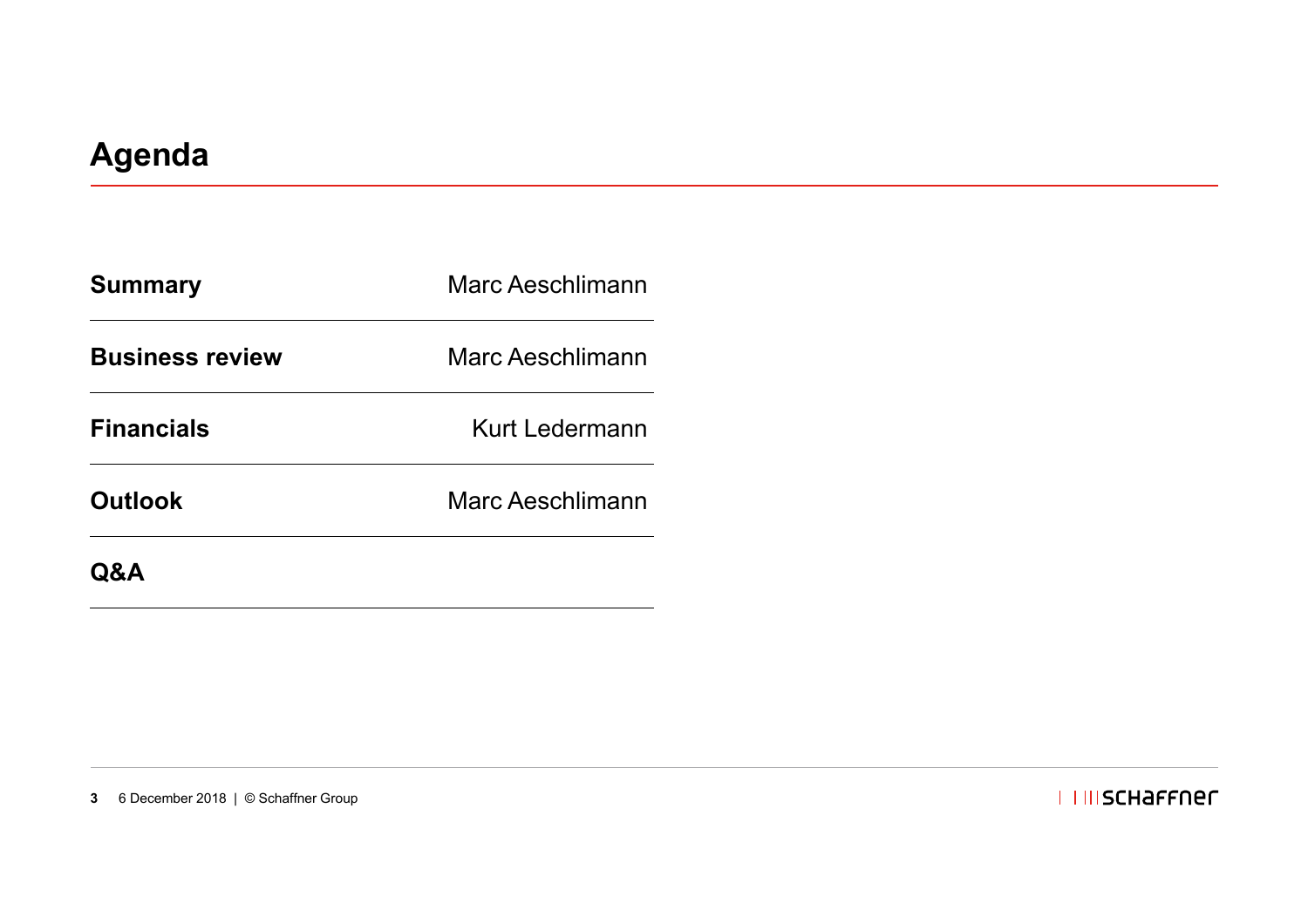| <b>Summary</b>         | <b>Marc Aeschlimann</b> |  |
|------------------------|-------------------------|--|
| <b>Business review</b> | Marc Aeschlimann        |  |
| <b>Financials</b>      | Kurt Ledermann          |  |
| <b>Outlook</b>         | Marc Aeschlimann        |  |
|                        |                         |  |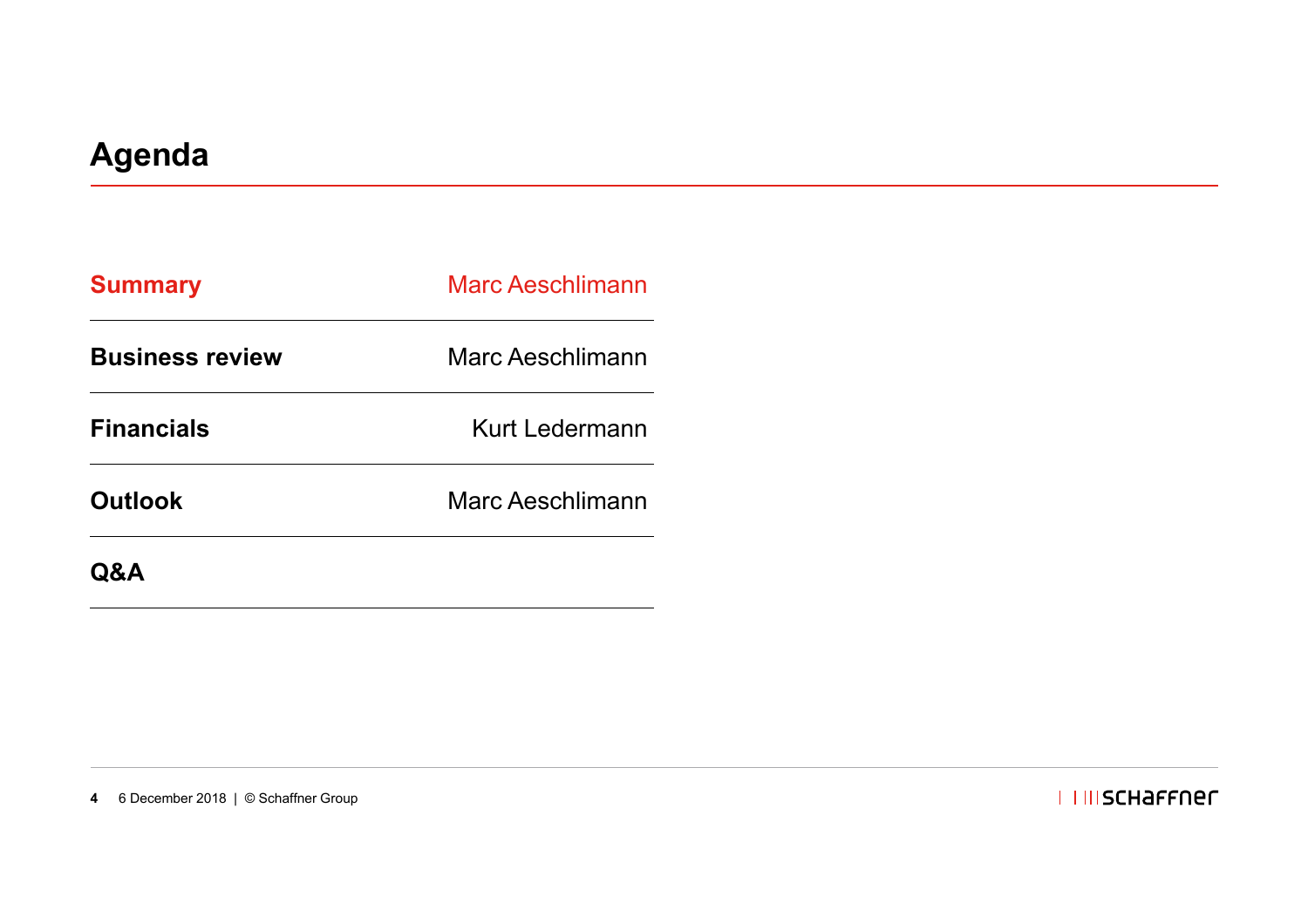### **Substantial increase in sales and profitability**

- **Continued growth in all segments**
- Substantially increased profitability
- **Strategic initiatives make headway**
- **Group management team completed**
- Dividend proposal to AGM of CHF 6.50

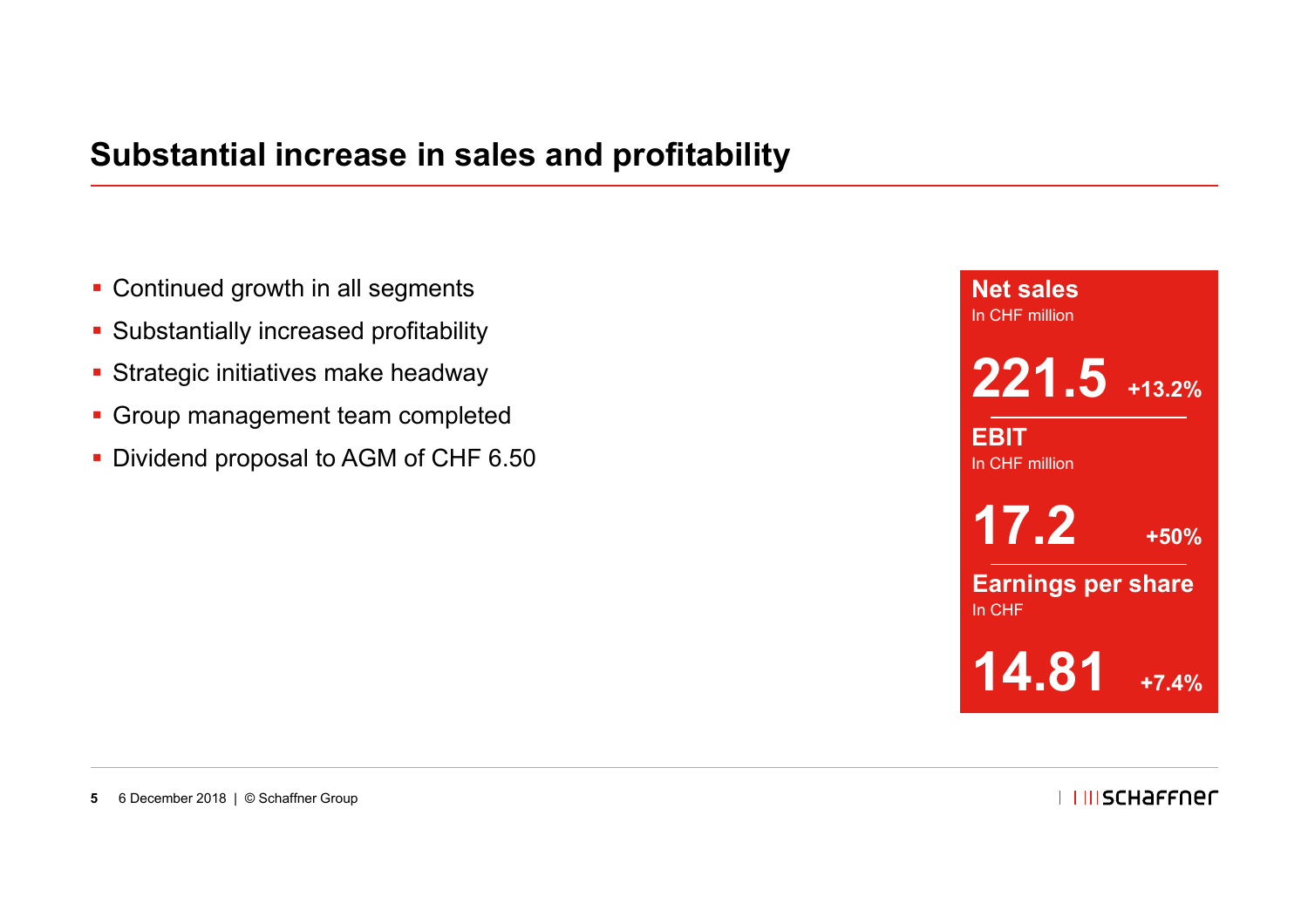| <b>Summary</b>         | Marc Aeschlimann        |  |
|------------------------|-------------------------|--|
| <b>Business review</b> | <b>Marc Aeschlimann</b> |  |
| <b>Financials</b>      | Kurt Ledermann          |  |
| <b>Outlook</b>         | Marc Aeschlimann        |  |
| <b>Q&amp;A</b>         |                         |  |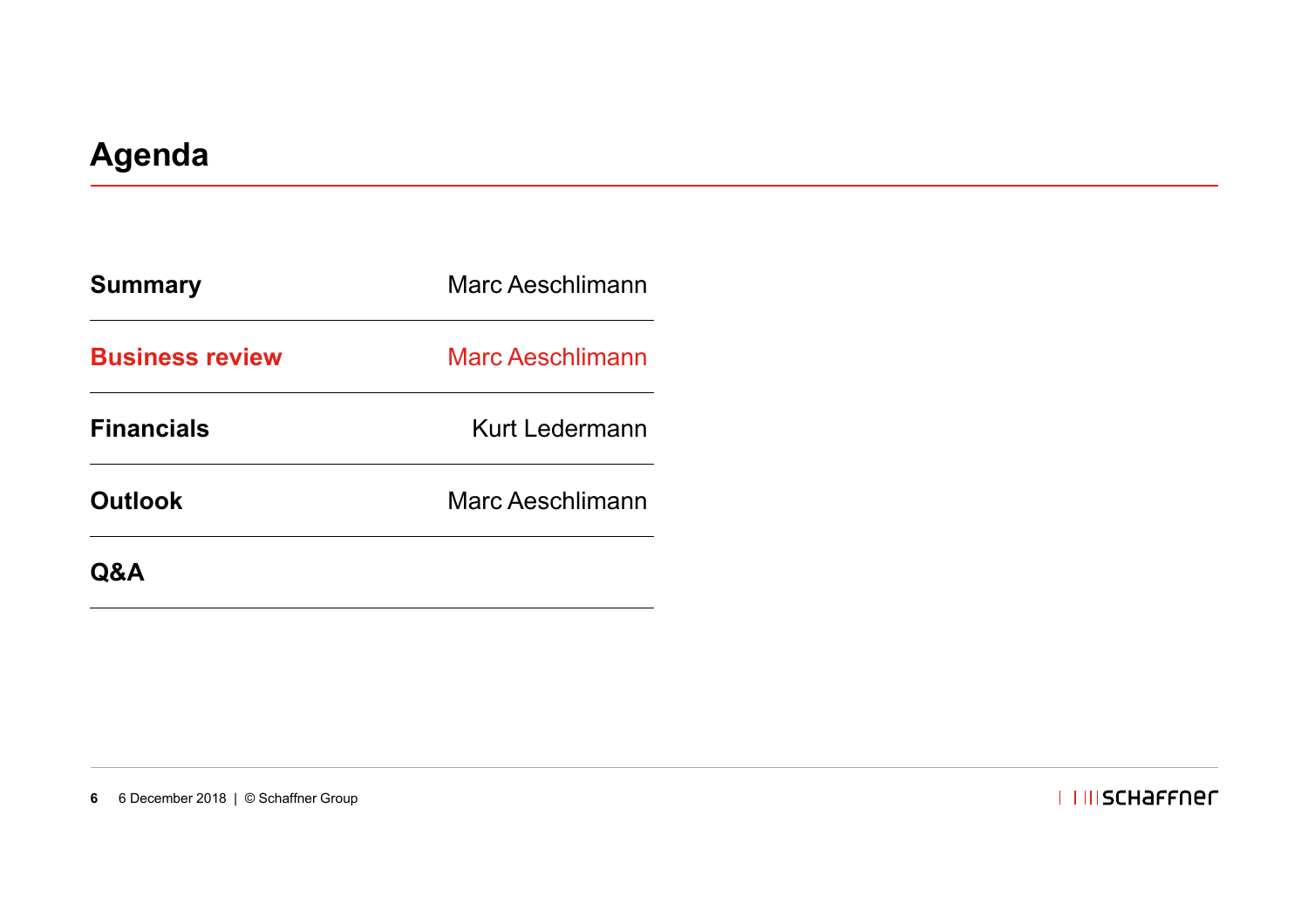### **Schaffner Group continued profitable growth**

| In CHF m           | 2017/18 | 2016/17 | $\Delta$ in % |
|--------------------|---------|---------|---------------|
| Order intake       | 223.5   | 199.5   | 12.0%         |
| Net sales          | 221.5   | 195.7   | 13.2%         |
| <b>EBIT</b>        | 17.2    | 11.5    | 50.0%         |
| <b>EBIT</b> margin | 7.7%    | 5.9%    |               |



- Growth of 13.2% driven by all regions, resulted in a historic record in net sales
- Substantial growth in core markets
- Net positive impact of CHF 1.2 million from onetime effects on EBIT level from insurance benefits after the fire in Thailand and restructuring costs for Power Magnetics division
- Adjusted EBIT increased substantially to CHF 16 million or 7.2%

**7**6 December 2018 | © Schaffner Group **I I IIISCHAFFNEC**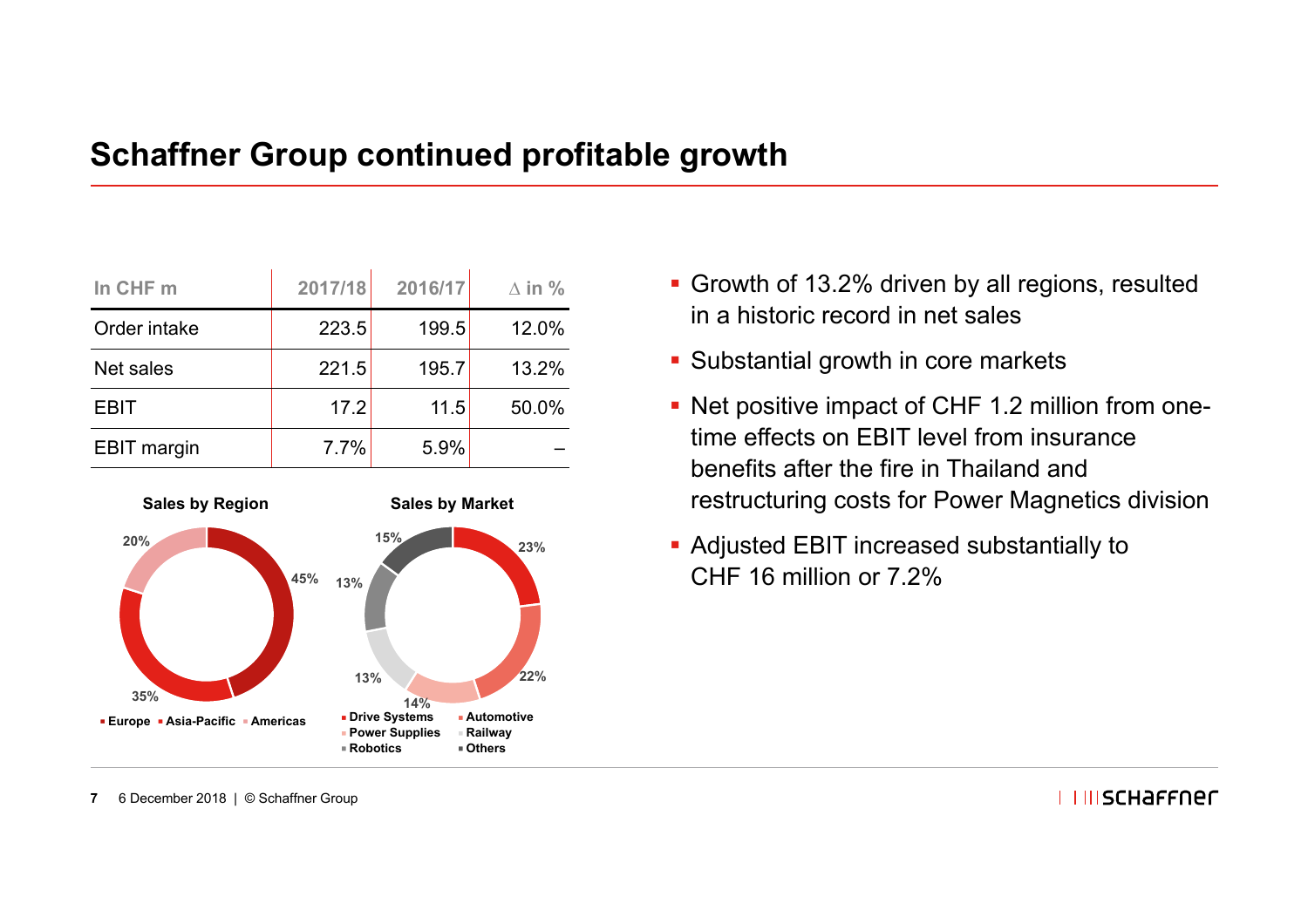### **EMC division: Strong growth and increased market share**

| In CHF m           | 2017/18 | 2016/17 | $\Delta$ in % |
|--------------------|---------|---------|---------------|
| Order intake       | 116.7   | 102.2   | 14.2%         |
| Net sales          | 115.9   | 98.3    | 17.9%         |
| <b>EBIT</b>        | 17.8    | 13.3    | 33.3%         |
| <b>EBIT</b> margin | 15.3%   | 13.6%   |               |



- **Substantial growth of 18% driven by all regions**
- **Increased market share in major markets**
- **Successfully launched new Active Harmonic** Filter family in spring
- Profitability increased by 33% despite continued price pressure

**8**6 December 2018 | © Schaffner Group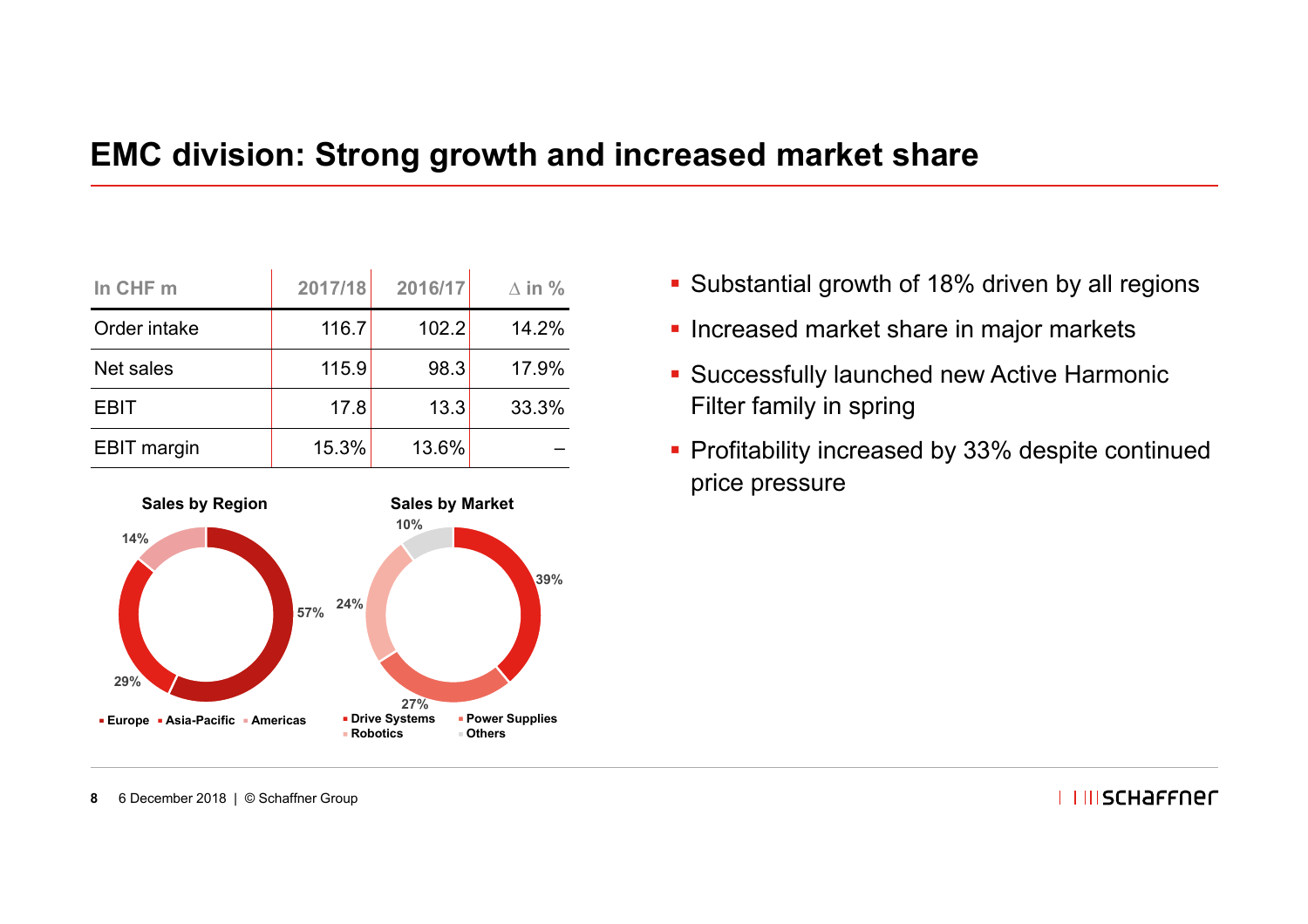### **Automotive division: Maintaining high profitability**

| In CHF m           | 2017/18 | 2016/17 | $\Delta$ in % |
|--------------------|---------|---------|---------------|
| Order intake       | 49.0    | 47.9    | 2.3%          |
| Net sales          | 49.0    | 47.4    | 3.5%          |
| <b>EBIT</b>        | 11.3    | 9.4     | 19.9%         |
| <b>EBIT</b> margin | 23.1%   | 19.9%   |               |



- **Business remains on high level**
- Fire in Thailand without negative impact on top line
- **Positive impact of one-time effects on EBIT level** due to insurance benefits of CHF 2.5 million
- **Adjusted EBIT margin remains above 18% level**
- **Negative exchange rate impacts in second half** of the year
- **New projects for e-mobility won**
- **Division under new leadership**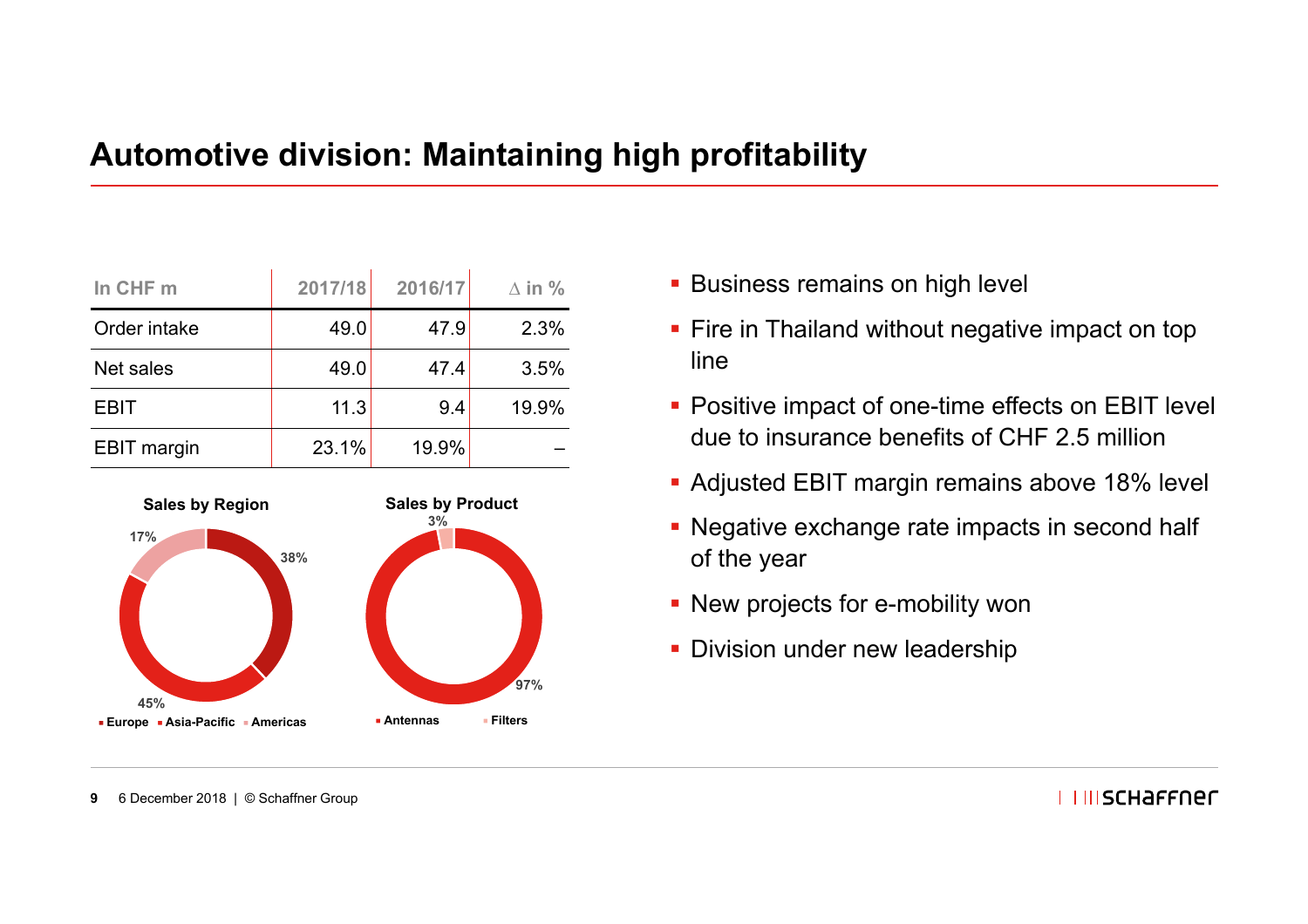### **Power Magnetics: Turnaround makes substantial progress**

| In CHF m           | 2017/18  | 2016/17  | $\Delta$ in % |
|--------------------|----------|----------|---------------|
| Order intake       | 57.8     | 49.4     | 16.9%         |
| Net sales          | 56.6     | 50.0     | 13.1%         |
| <b>EBIT</b>        | $-6.8$   | $-7.0$   | 2.7%          |
| <b>EBIT</b> margin | $-12.0%$ | $-13.9%$ |               |



- **Substantial growth in Europe and Asia**
- Turnaround measures led to additional one-time costs
- **Gross margin continuously increased**
- **New division structure implemented**
- **New division head on board**
- **After completion of restructuring measures in** first half of fiscal year 2018/19 the division is expected to reach break-even in the second half of the fiscal year

**10** 6 December 2018 | © Schaffner Group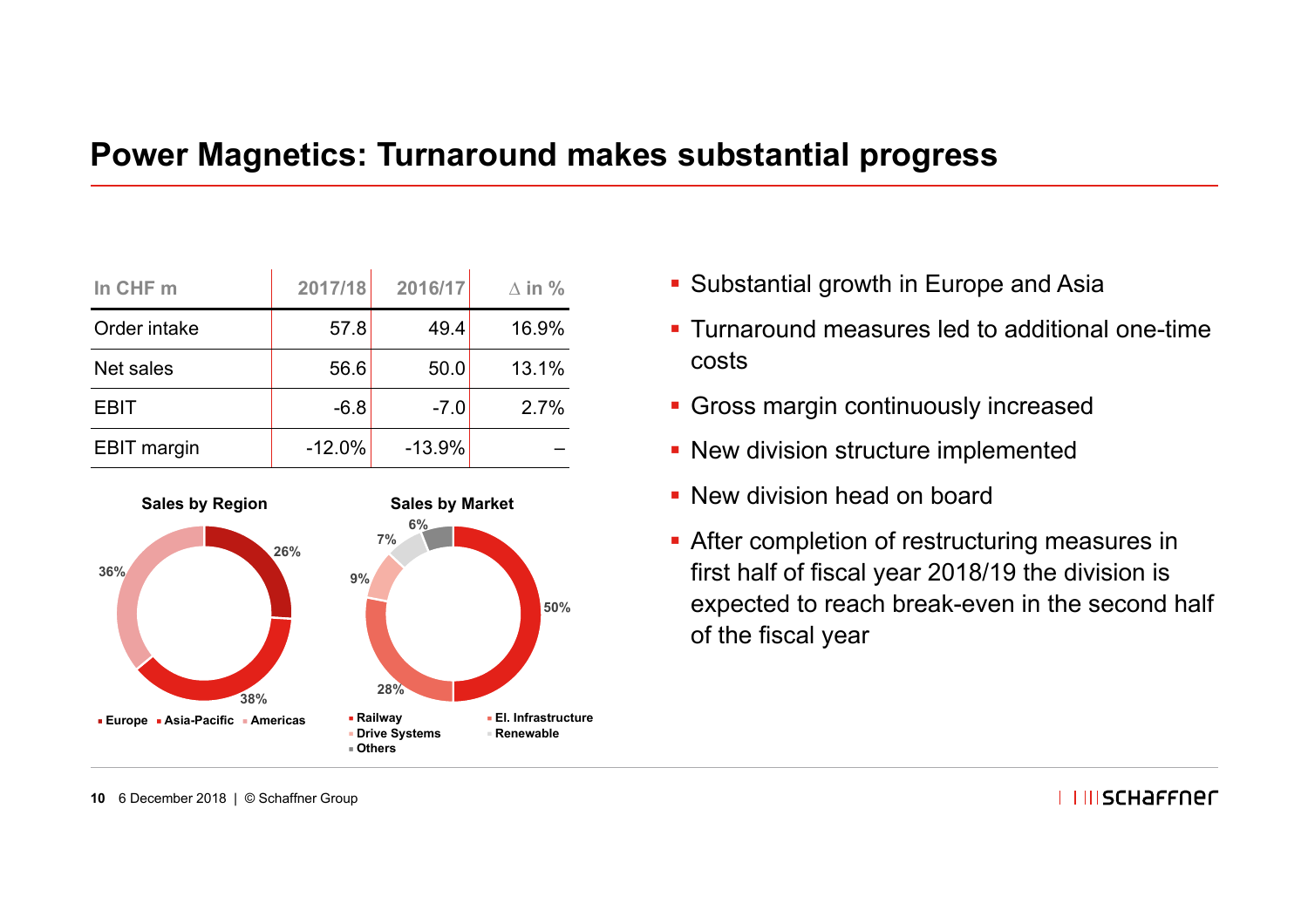| <b>Summary</b>         | <b>Marc Aeschlimann</b> |  |
|------------------------|-------------------------|--|
| <b>Business review</b> | <b>Marc Aeschlimann</b> |  |
| <b>Financials</b>      | <b>Kurt Ledermann</b>   |  |
| <b>Outlook</b>         | Marc Aeschlimann        |  |
| Q&A                    |                         |  |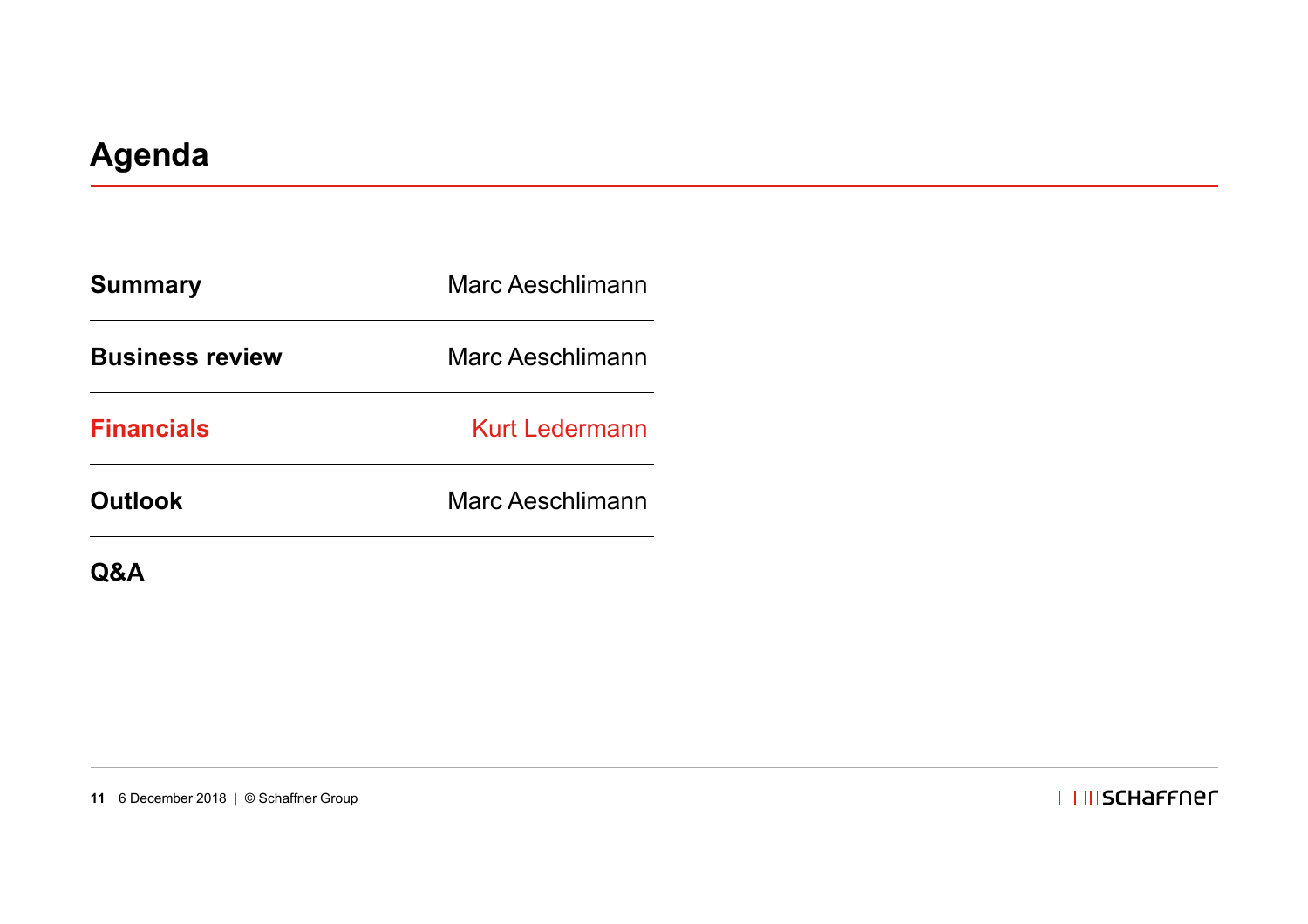### **Net sales growth mainly driven by EMC and Europe**



#### **I IIIISCHAFFNEL**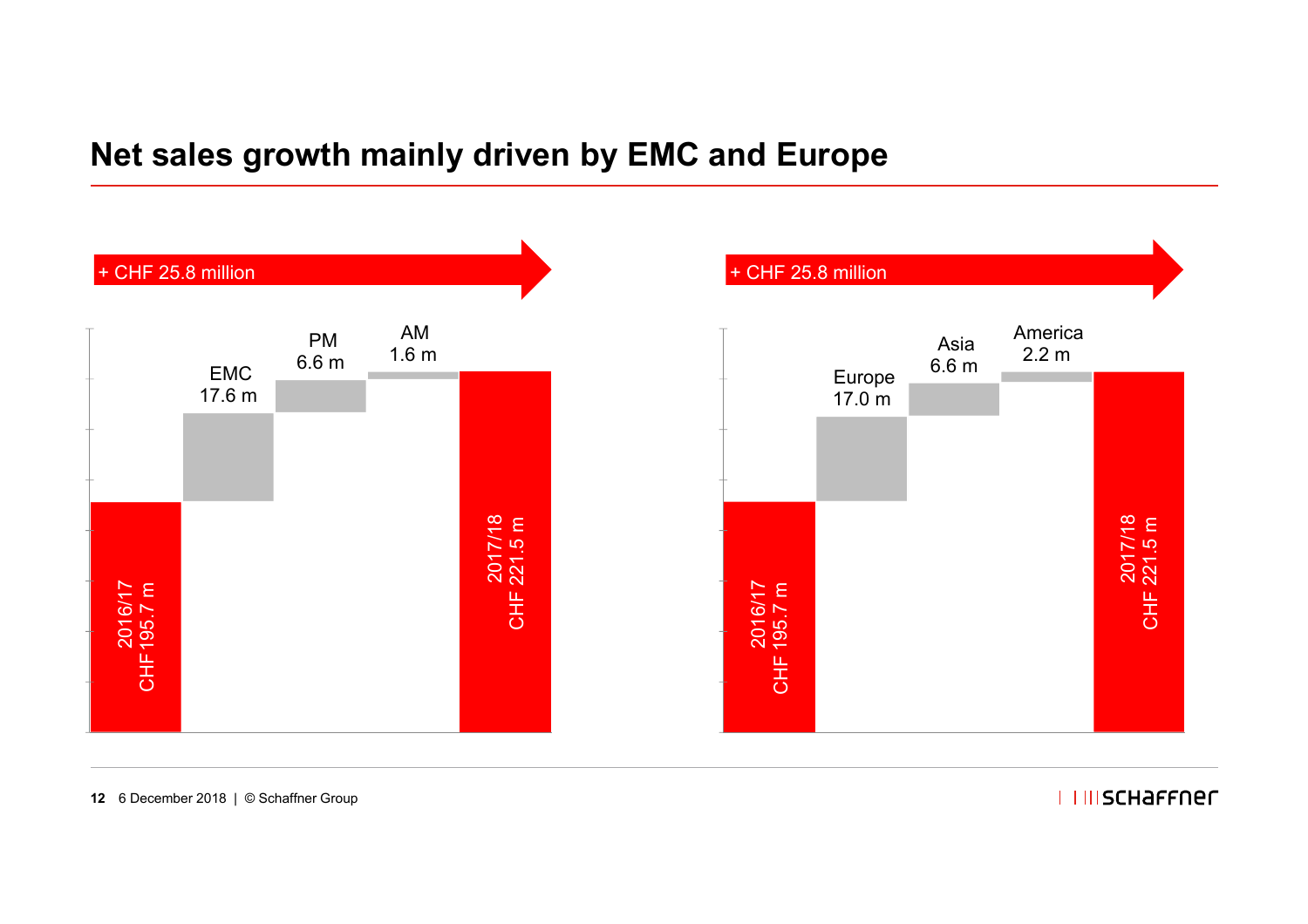### **EBIT increase mainly volume and margin driven**



#### **I IIIISCHAFFNEL**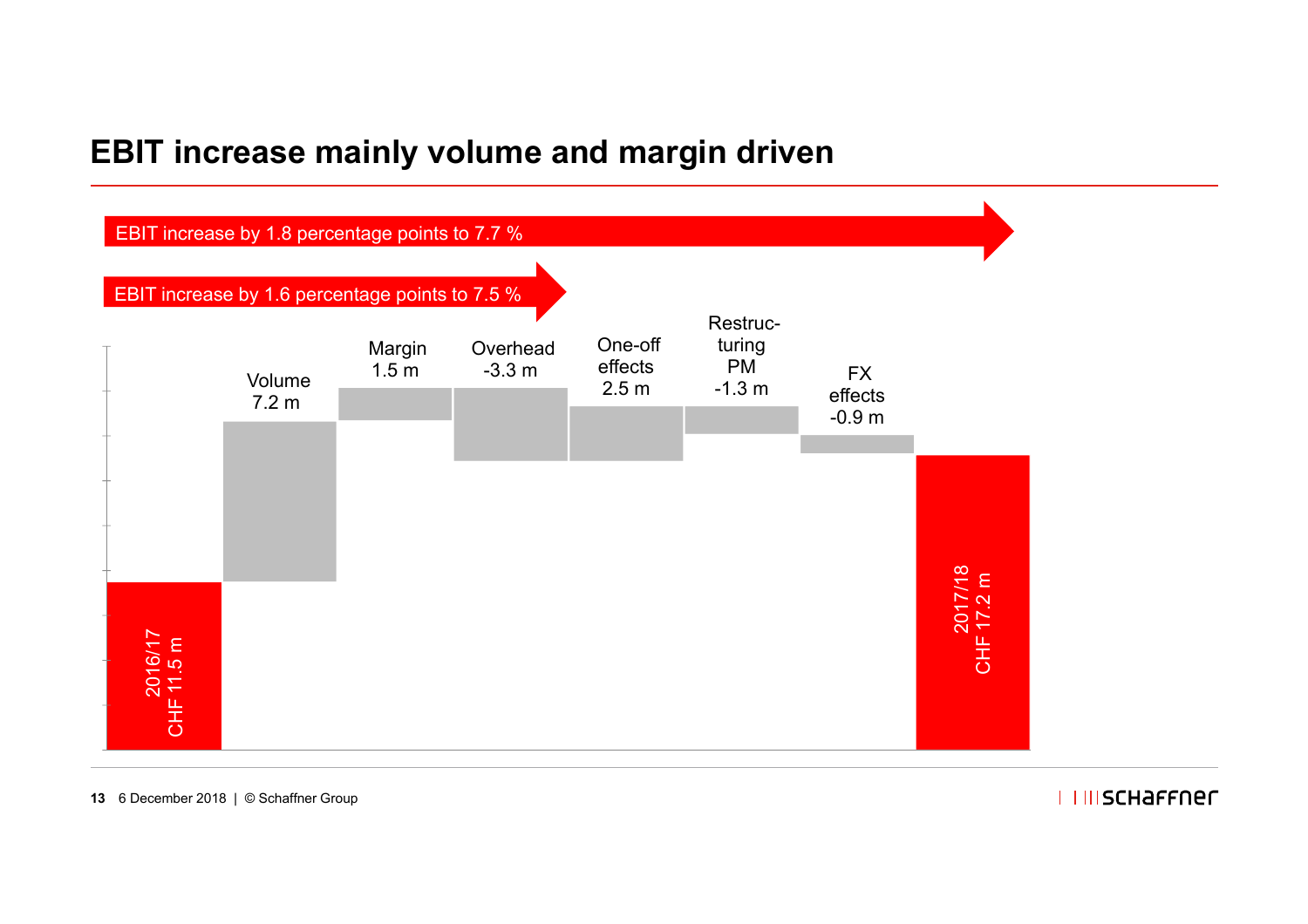### **Net profit influenced by one-time effects**



#### **I IIIISCHAFFNEL**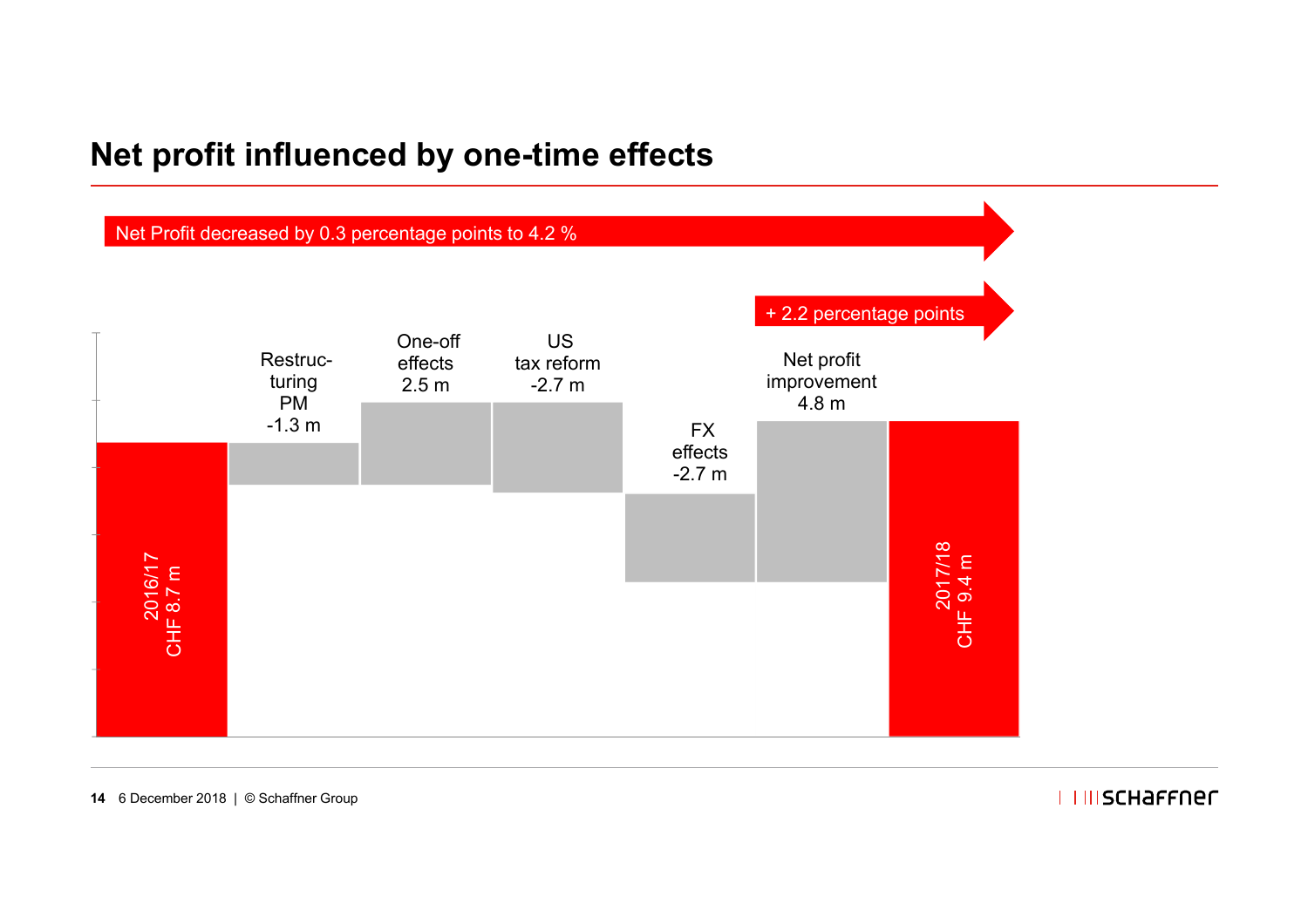### **NWC increase driven by growth**



#### **I IIISCHAFFNEL**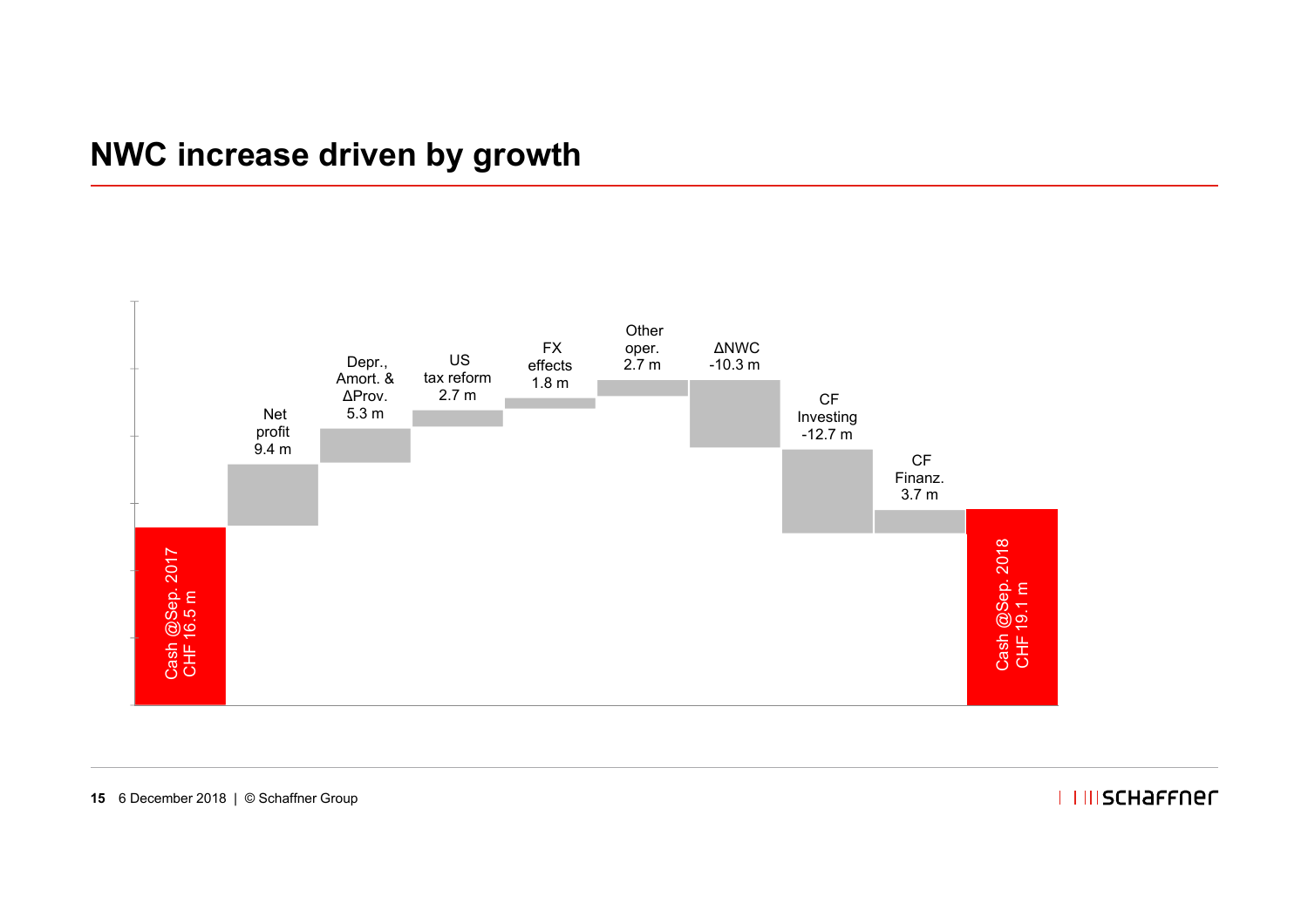### **Shareholder value further increased**



Due to the conversion of the financial reporting system to Swiss GAAP FER from and including fiscal year 2015/16 and the associated effects, the return on capital employed (ROCE) has risen by approximately 2 percentage points comparatively.

**I IIISCHAFFNEL**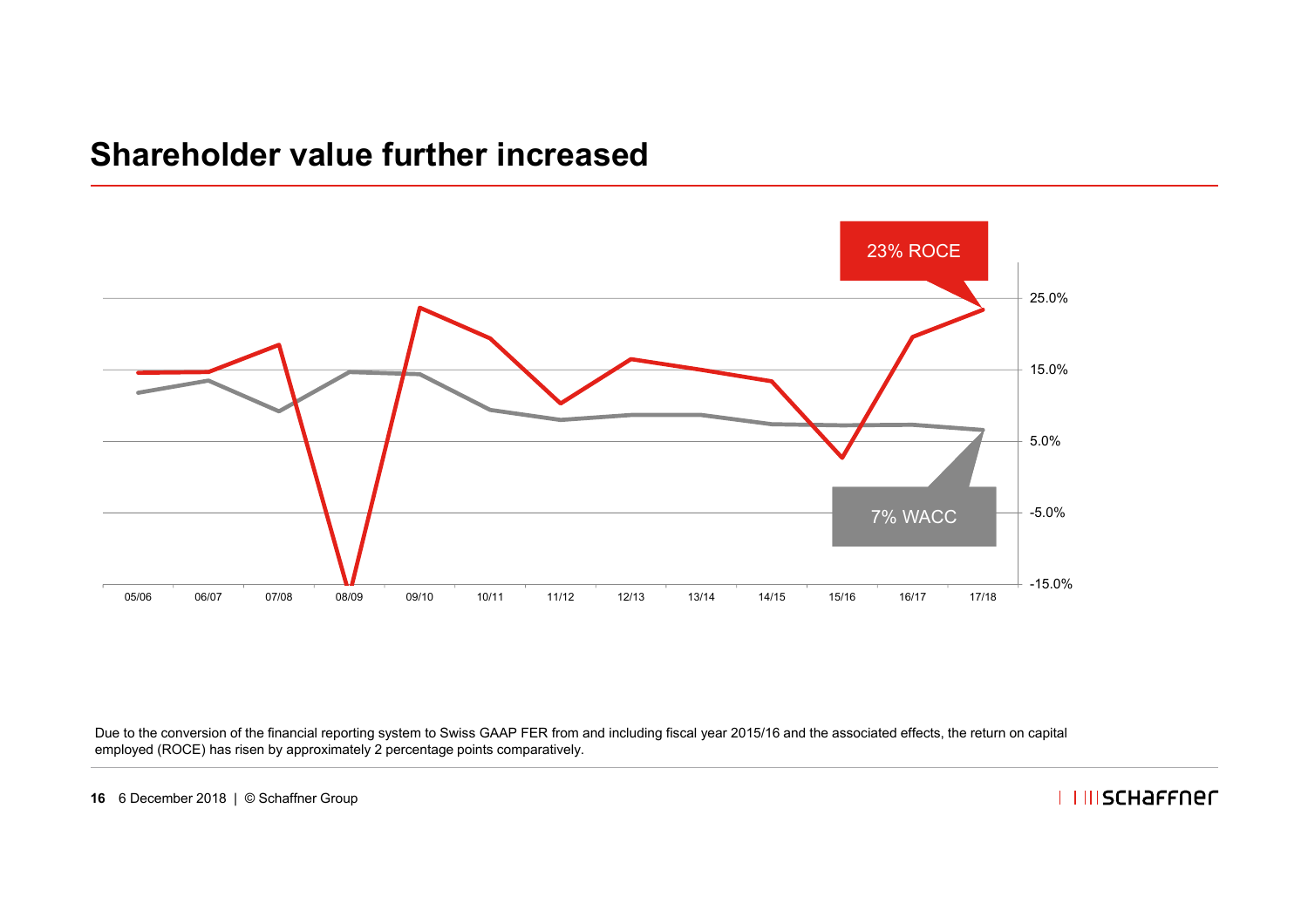### **Dividend payout remains on high level**



**17** 6 December 2018 | © Schaffner Group

I I IIISCHAFFNER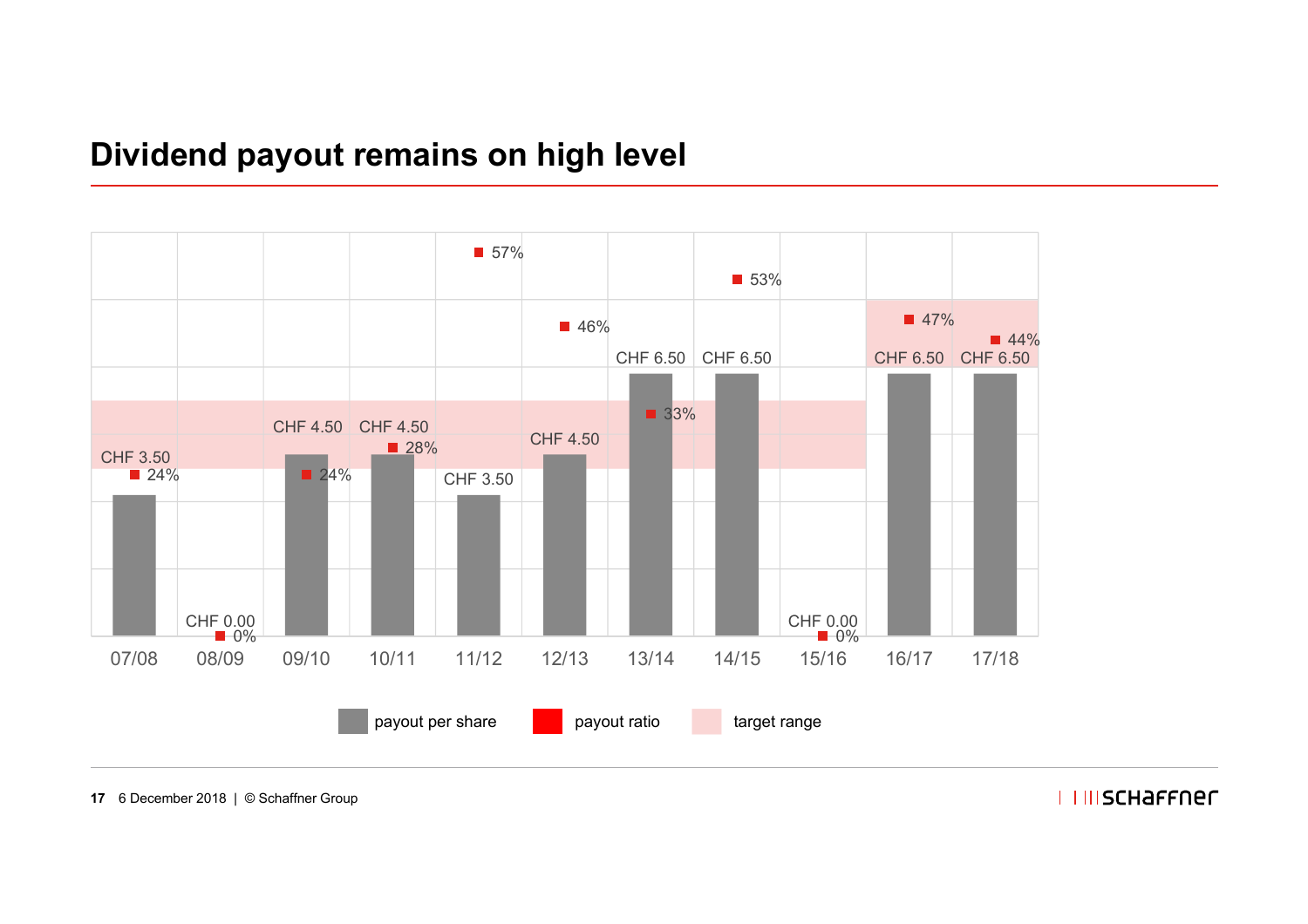| <b>Summary</b>         | Marc Aeschlimann        |  |
|------------------------|-------------------------|--|
| <b>Business review</b> | Marc Aeschlimann        |  |
| <b>Financials</b>      | Kurt Ledermann          |  |
| <b>Outlook</b>         | <b>Marc Aeschlimann</b> |  |
| <b>Q&amp;A</b>         |                         |  |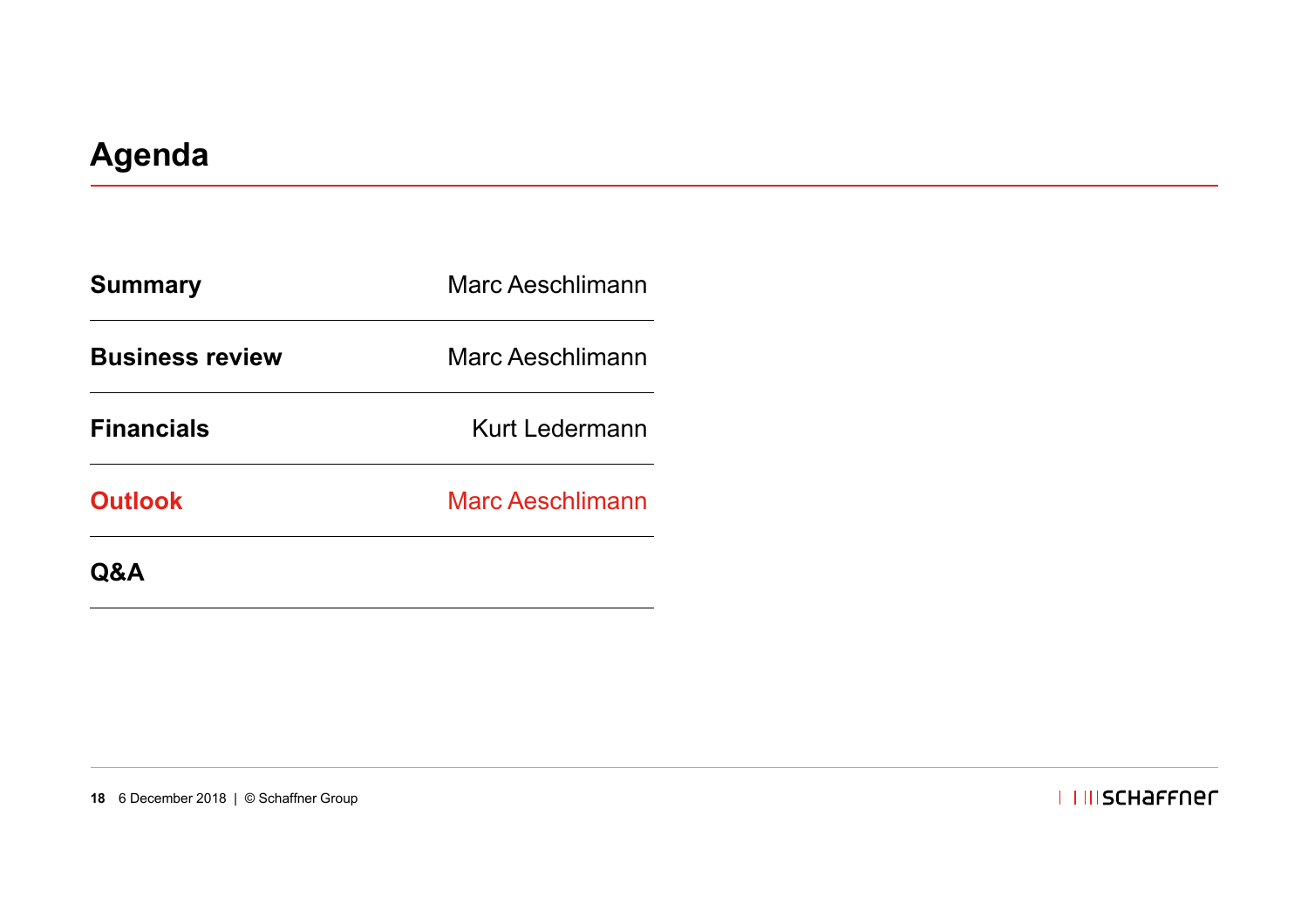### **Outlook**

- Good start into new fiscal year 2018/19
- Economic environment remains positive in most regions, but uncertainty is increasing
- **Increased tariffs and trade war lead to higher cost**
- **Further growth opportunities in core markets**
- Additional investments in new products and business opportunities
- **Continuing development of solutions for e-mobility**
- **Turnaround completed at Power Magnetics division**
- New headquarters in Switzerland and new factory in Thailand under construction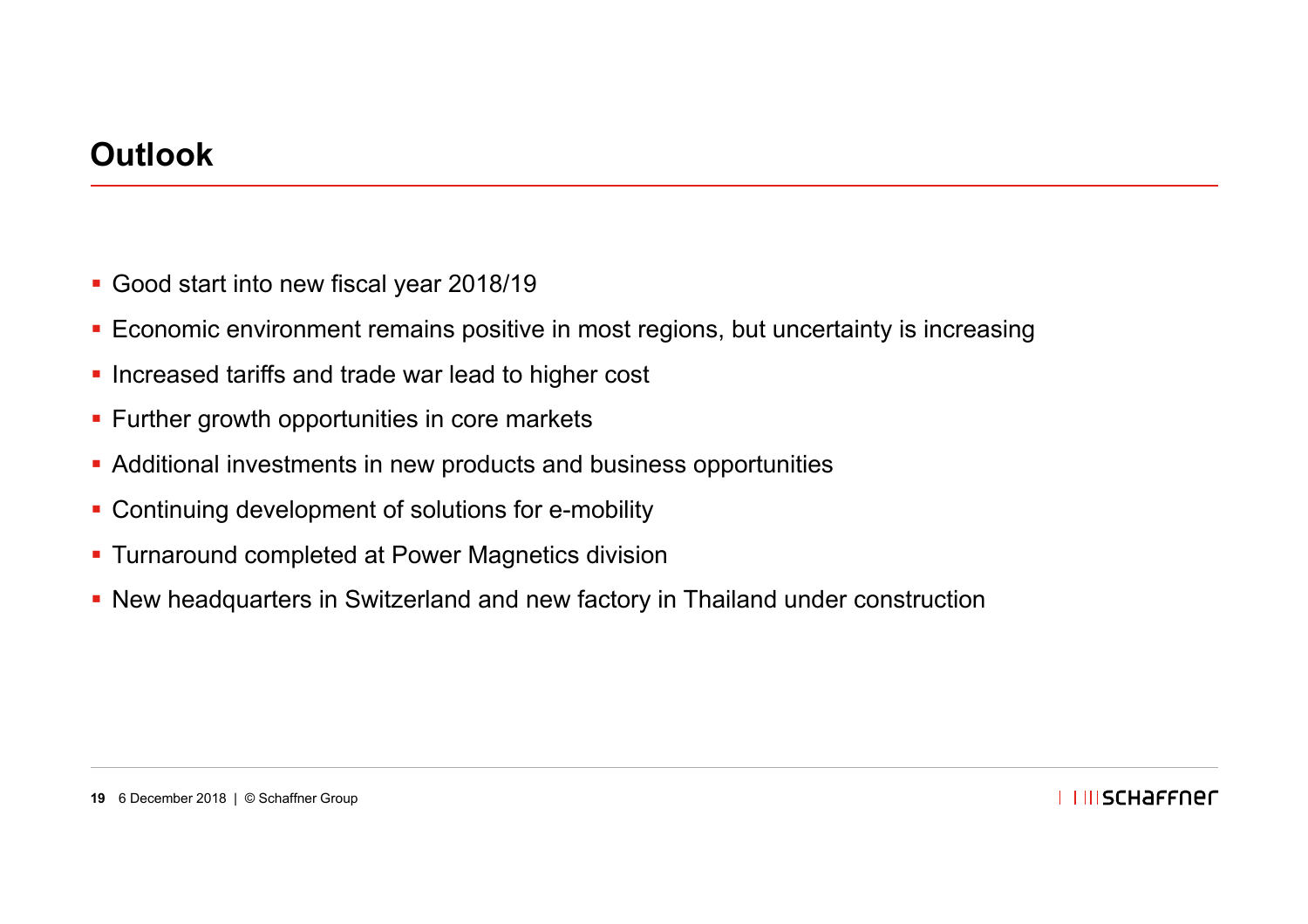### **Outlook**

- Mid-term goals
	- □ After completion of the turnaround at the Power Magnetics division, Schaffner sets a mid-term target range for the EBIT margin of 8-10%
	- □ Organic net sales growth target >5% (average year-on-year) remains unchanged
- Expectations for fiscal year 2018/19
	- □ Staying on growth path
	- Achieving an EBIT margin in the range of 8-10%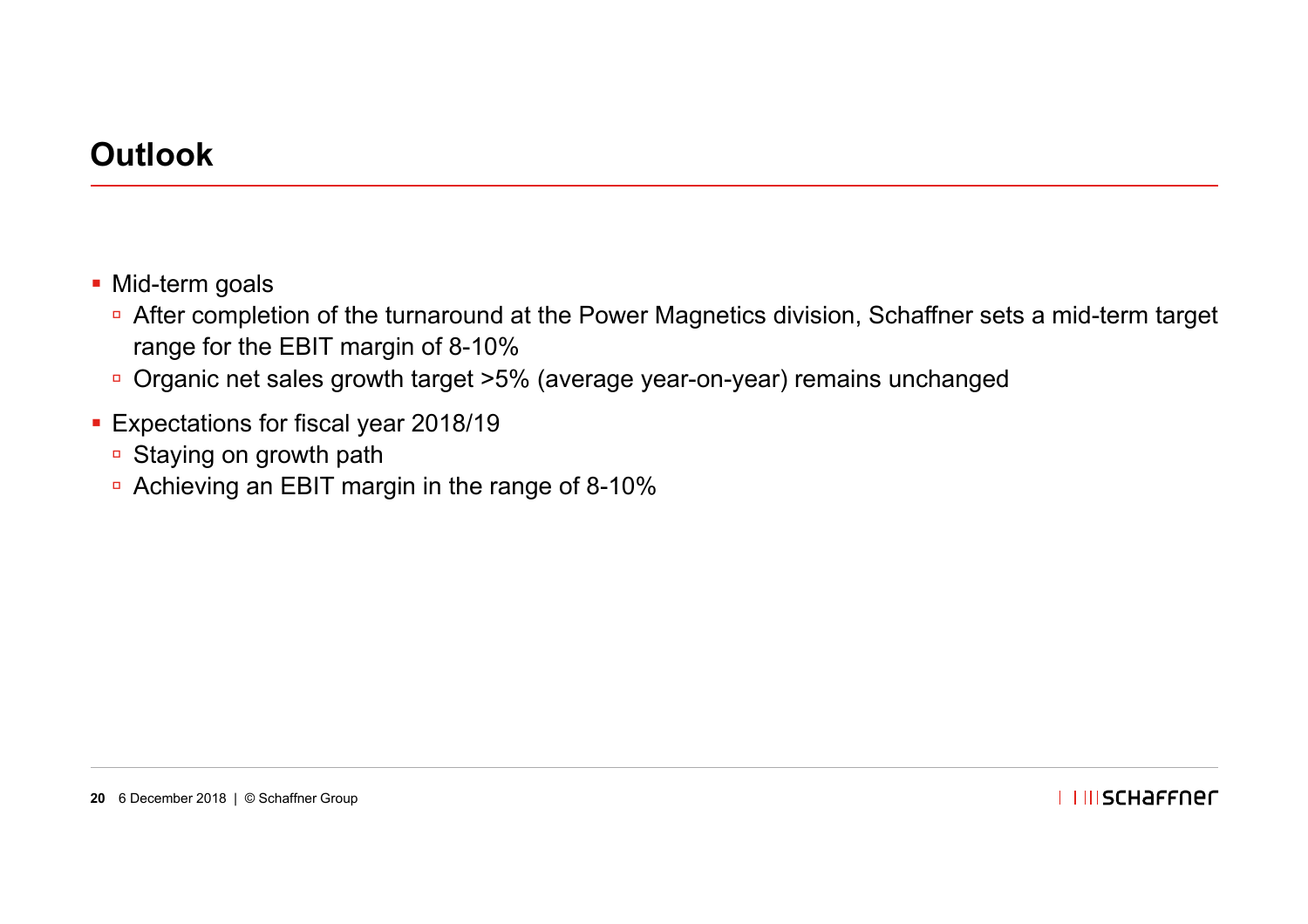| <b>Summary</b>         | Marc Aeschlimann |  |
|------------------------|------------------|--|
| <b>Business review</b> | Marc Aeschlimann |  |
| <b>Financials</b>      | Kurt Ledermann   |  |
| <b>Outlook</b>         | Marc Aeschlimann |  |
|                        |                  |  |